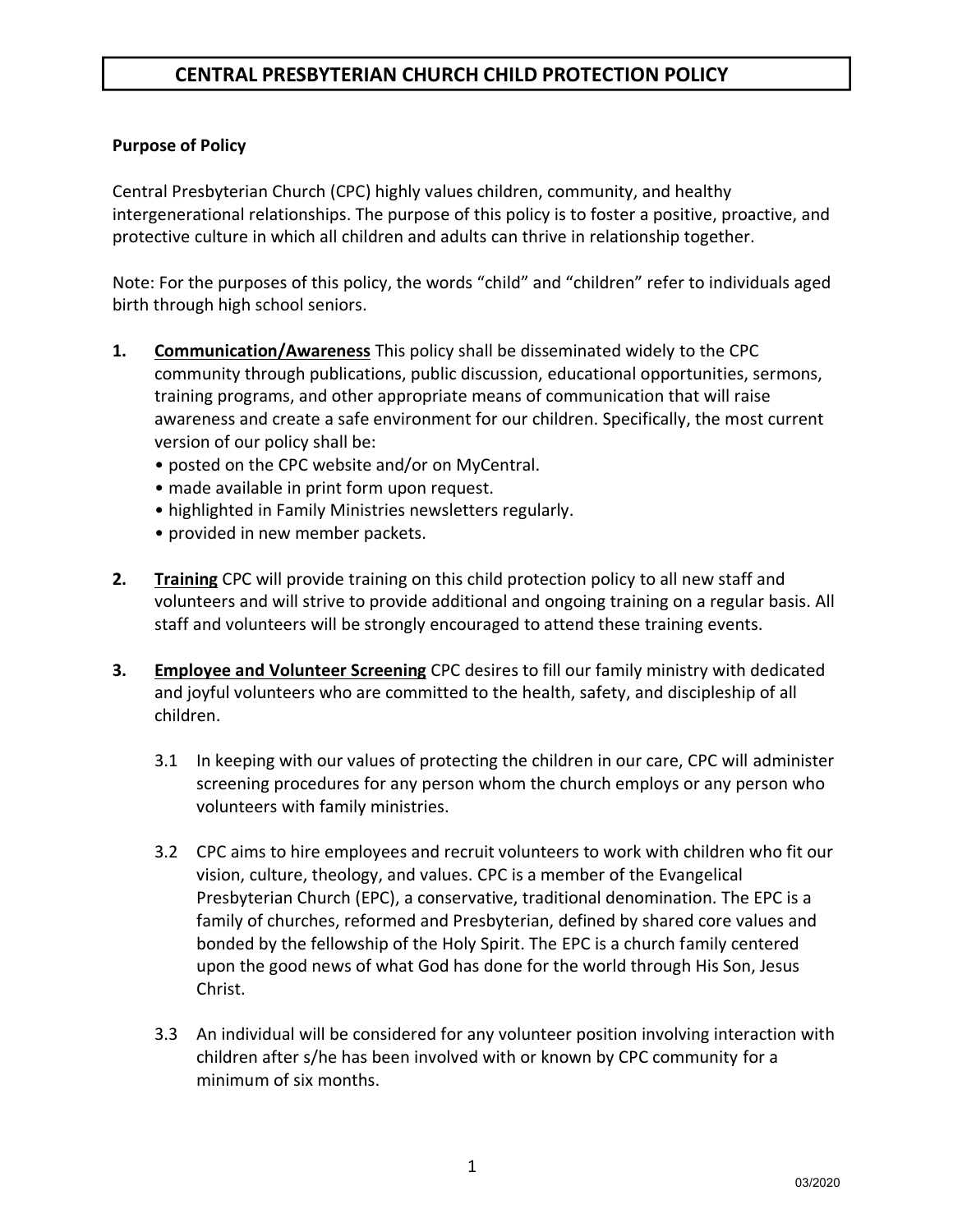- 3.4 A national criminal background check is required for all employees and volunteers, regardless of position, as defined above. CPC may limit opportunities to serve children for any community members who have offenses on their background check that are not related to children (e.g., DUI).
- 3.5 All individuals seeking to fill a teaching, long-term, or overnight role must complete and sign a written application. The application will request basic information from the applicant and will inquire into previous experience with children, CPC affiliation, and references, as well as disclosure of any previous criminal convictions. The application form will be maintained in confidence on file at CPC. (Note: This step may not always be required for brief or "helping-hand" roles).
- 3.6 For teaching/long-term/overnight roles: Upon completion of an application, a brief interview may be scheduled with the applicant to discuss his/her suitability for the position. In addition, references may be checked. Documentation of reference checks will be maintained in confidence on file at CPC. CPC may also review the applicant's social media presence.
- **4. Protective Practices** The guidelines are intended to foster the healthiest and most lifegiving interactions between adults and children.
	- 4.1 *General Guidelines for Interaction Between Adults and Children*
		- 4.1.1 CPC values all community-building activities and events. In an effort to foster a healthy and safe community, we must guard against the abuse of spiritual authority as well as the negative impact of staff burnout. For these reasons, CPC prohibits all paid Family Ministry staff members from engaging in-home babysitting or other private, unobservable interactions with the children currently in their area of family ministry. This applies to PEEPs teachers with all PEEPs children and Family Ministry staff with all children in high school and younger.

This restriction does not apply to staff members who have a previous and personal relationship with a family before they came on staff. Staff members who are parents of CPC children may interact with the peers of their own children outside of CPC ministries with parent permission.

CPC staff members who do not work in Family Ministries/PEEPs should always be mindful of protective child-safe practices when interacting with children on and off campus. Staff members are required to communicate all plans and instances of private, in-home babysitting for those in our community to the Director of Family Ministries.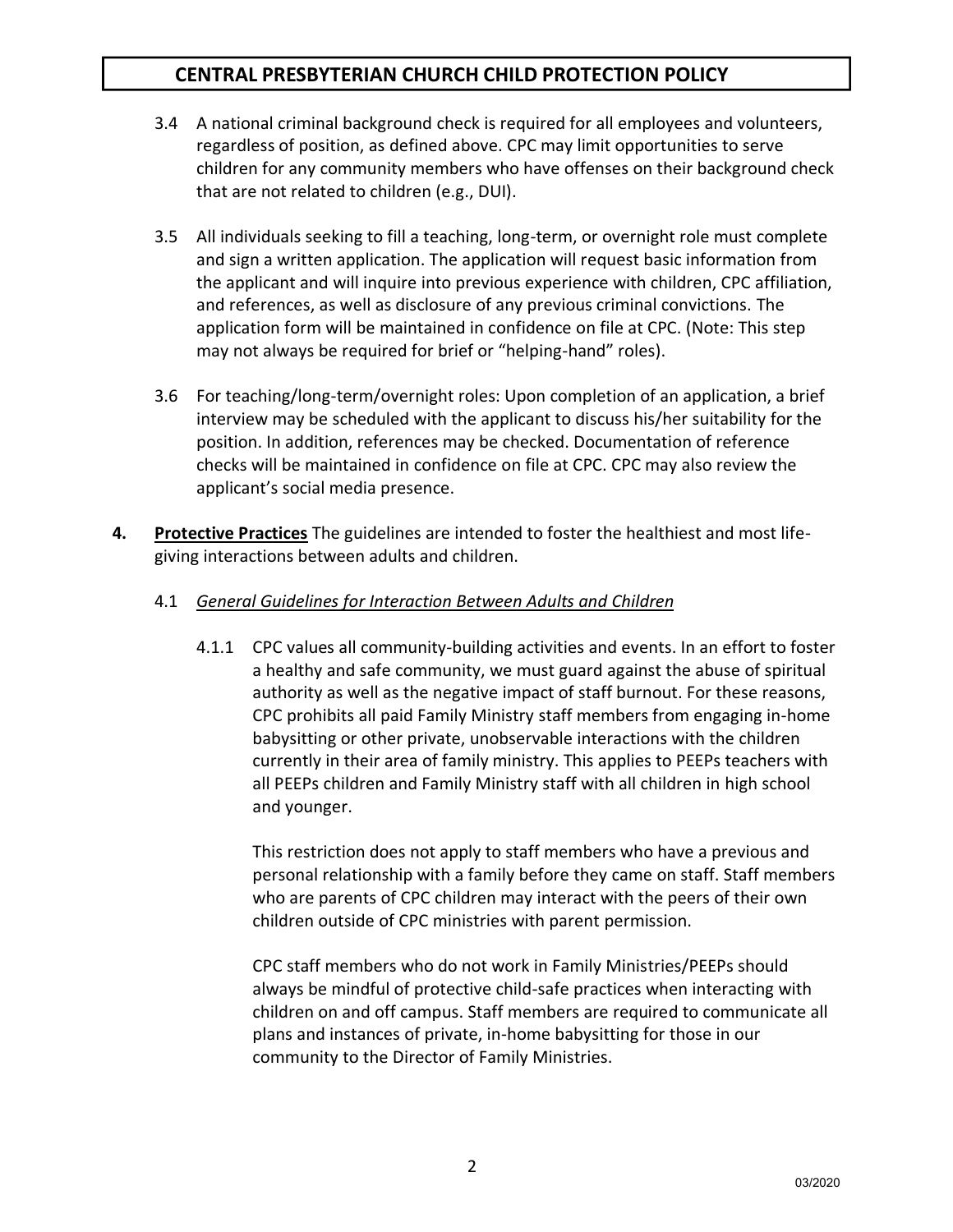4.1.2 Adult-child interactions with children should always be observable and interruptible. During all Family Ministry programming and activities, a minimum of two unrelated leaders (16 or older) will be assigned to each classroom/group. If one leader needs to step away briefly, the remaining leader's behavior should always remain in common/public observable areas.

### 4.2 *Registration and Attendance*

- 4.2.1 Registration information will be collected for all children who attend CPC activities and programs. The registration will record who may safely pick up a child from an event and other helpful information about the child, such as emergency contact information and allergies.
- 4.2.2 Attendance will be taken at all events. Once a child's attendance is recorded for an event, it is CPC's responsibility to supervise children in attendance from the time they are dropped off until the time they are picked up by a caregiver. CPC staff/ volunteers will ensure that safe pick-up and drop-off practices and procedures are observed for children of all ages. Children 6<sup>th</sup> grade and older may be released without parental sign-out from regular ministry events.
- 4.2.3 We desire for our children to feel at home while at CPC. We also want them to be as safe as possible while traveling across campus. This will be possible if we all work together to ensure that children remain in observable areas. Children  $5<sup>th</sup>$  grade and younger must walk with an adult or older child ( $6<sup>th</sup>$ grade and older) to and from programming spaces.
- 4.3 *Restroom Guidelines* In the upholding the following guidelines, CPC hopes to inform and encourage the safest and most intentional restroom practices for all ages.
	- 4.3.1 Parents are encouraged to take their children to the restroom before or after class.
	- 4.3.2 All multi-stall restrooms in children's areas should be clearly labeled as a child restroom. All such restrooms will be equipped with a changeable sign on the door designating when a child restroom is being used by an adult. Adults are encouraged to avoid child restrooms during programming time if possible.
	- 4.3.3 Leaders should check to make sure all restrooms are clear of adults before programming begins.
	- 4.3.4 All diaper changes and potty-training efforts in the nursery and Early Childhood wing are to be in compliance with Missouri State guidelines.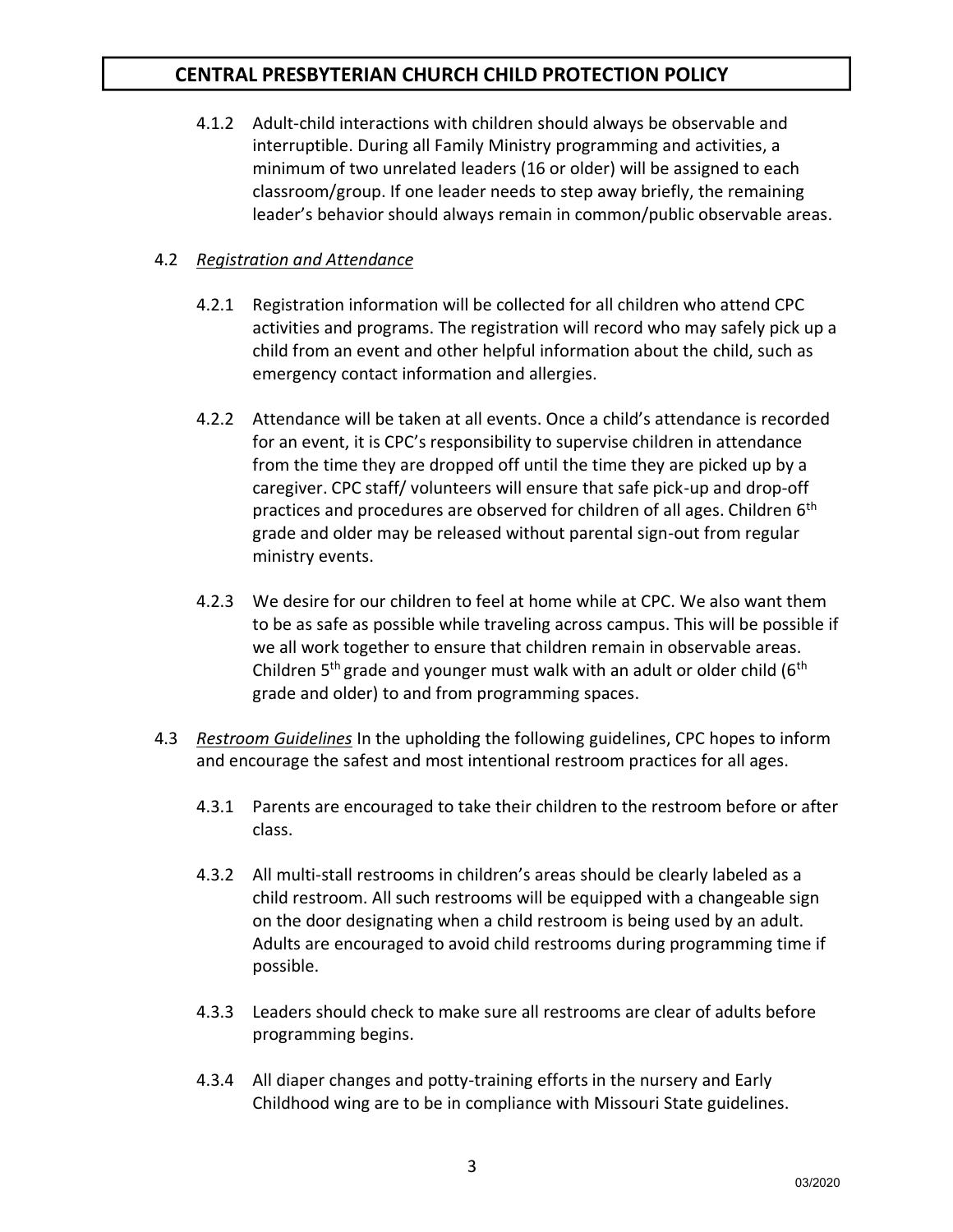- 4.3.5 It is an honor to partner with parents through the potty-training years. A potty-trained child is one who can very consistently use the restroom, manage clothing, and wash hands without assistance. CPC assumes all children over the age of 5 are potty-trained.
- 4.3.6 To ensure privacy and to foster safe norms, leaders of potty-trained children should avoid being alone with a child in a bathroom with the door closed.

If a potty-trained child needs to use the restroom during programming:

- A leader should maintain a line of sound or sight with the restroom at all times and be mindful of how long the child is inside.
- If the restroom trip is taking longer than seems necessary, the leader should ask the child if s/he needs help by calling from the doorway. If the child requires assistance, the leader should notify another leader before entering the restroom to quickly check on the child. The other leader should help maintain a line of sound while the first leader assists the child in the restroom.
- Leaders who assist potty-trained children in restrooms should inform parents during pick-up or within 24 hours.
- 4.4 *Safe Touch* CPC recognizes that children have an inherent need for healthy affection. We desire to meet that need. CPC requires that all touch between an adult and a child be appropriate, observable, and welcome. Adults should always understand and respect the fact that children do not always welcome touch.
	- 4.4.1 Some examples of healthy affection are:
		- high-fives/fist bumps
		- pats on the shoulder or arm
		- hugs
	- 4.4.2 CPC prohibits the following touch:
		- any touch that is unwanted by a child
		- physical abuse, including all corporal punishment
		- sexual abuse, such as touching private parts
		- any intimate or unusual touch, such as touching stomach or thighs
		- tickling
		- wrestling
		- prolonged hugs
		- lap sitting (for ages 3 and older)\*

\*Since PEEPs is an all-day program, brief and observable lap-sitting is permitted during PEEPs programming.

4.4.3 CPC discourages staff and volunteers from carrying children over the age of 3 years old, except in cases of emergency.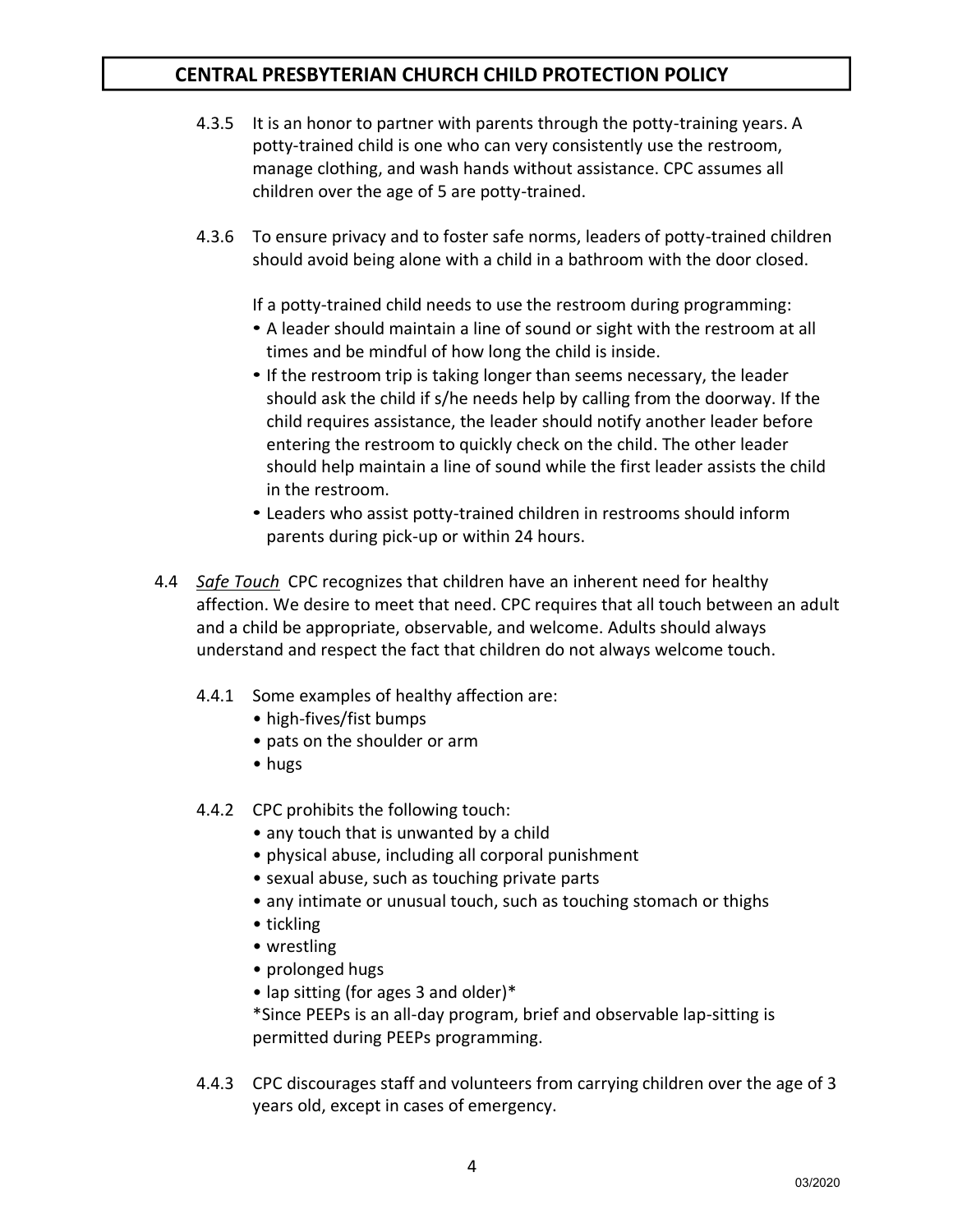- 4.5 *Discipline* CPC acknowledges that discipline is a form of love and is necessary for discipleship. In all ways, we pursue discipline strategies that are positive, preventative, encouraging, and gentle. Age-appropriate examples of such strategies will be presented and modeled at leader trainings. Staff and volunteers should consult the Director of Family Ministries if assistance is needed with disciplinary issues.
	- 4.5.1 Physical discipline is prohibited, even if parents have suggested or given permission for it. CPC does not allow spanking, grabbing, hitting, or any other physical discipline.
	- 4.5.2 Staff and volunteers should avoid any type of shaming or favoritism. If a leader or parent feels a child is in need of individual attention for the purpose of discipleship, please see section 5 of this policy.
- 4.6 *Safe Communication* Our goal is for all personal and digital communication to be effective and life-giving. We encourage all adults to engage children through appropriate methods of communication.
	- 4.6.1 Digital communication should mainly be done through group messages and/or with the parents copied. Private communication between staff/volunteers and children should be short and infrequent. Staff/volunteers will immediately inform parents of patterns and/or concerns. Prolonged conversations between staff/volunteers and children should take place in person and in public following the guidelines established in the Individual Shepherding section of this policy in section 5.
	- 4.6.2 CPC encourages positive verbal interactions, including:
		- encouragement
		- kind words
		- positive reinforcement
		- appropriate humor
	- 4.6.3 CPC acknowledges that sexual language is more than mere jokes, but a serious boundary violation. As such, it prohibits:
		- sexually suggestive language, racy jokes, sexual innuendo, descriptions of sexual experiences/habits
		- uploading, downloading, or viewing of pornography
		- music, video games, and videos/movies with sexual themes
	- 4.6.4 If CPC staff/volunteers want to give a lecture or organize a program to help children understand age-appropriate information about their body and/or sexuality, the event must be planned in advance and parents notified beforehand. When children raise questions about their body and/or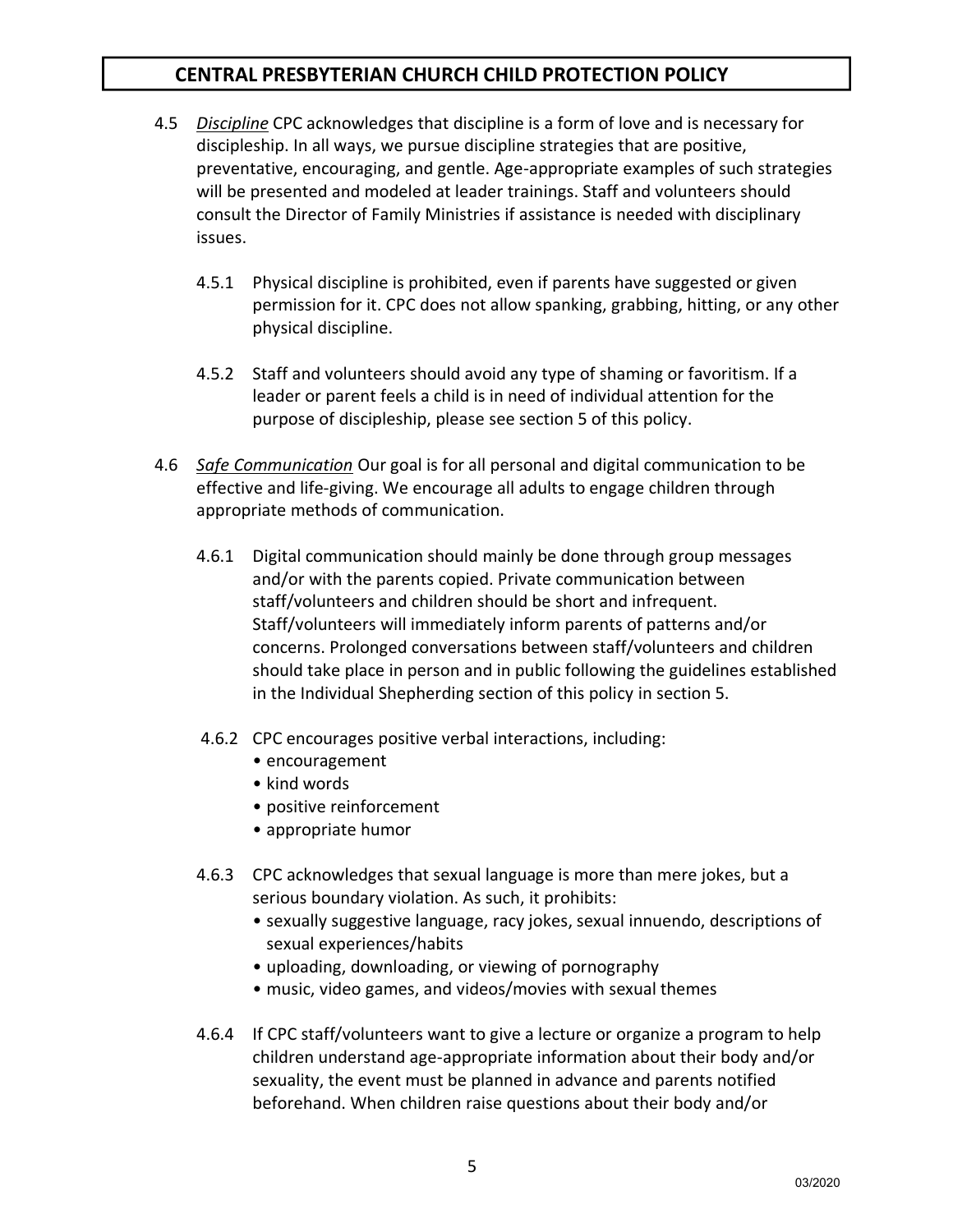sexuality, CPC staff/volunteers will answer the question at hand in an ageappropriate way and inform the child's parents as well as a supervisor.

- 4.7 *Transportation* The following guidelines should be followed when transporting children:
	- Written parent permission must be in place. Written permission may include group text messages that include a staff member*.*
	- A child should never be alone in a car with a staff member/volunteer.
	- The driver must travel directly to the destination as planned with no lastminute/impulsive stops.
	- The driver should never be using a cell phone while driving children.
- 4.8 *Student Childcare Workers* At times it is necessary or desirable for students (paid or volunteer) who are under age 18 to assist in caring for younger children during programs or activities. The following guidelines apply to student childcare workers:
	- All paid nursery and/or PEEPs workers must be 16 years old or older.
	- Volunteers should be 6<sup>th</sup> grade or older and at least 2 grades above the children they are leading. These young volunteers must always be under the supervision of an adult worker.
	- All student workers, paid or volunteer, must be screened and trained by a staff member.
- 4.9 *Medication Administration* Non-prescription medications will not be administered to children under CPC care without parent permission. Prescription medications for a non-contagious condition or after a child is determined to no longer be contagious may be administered at the request of a parent. These medications will be kept by the designee of the Director of Family Ministries and administered according to the instructions on the original prescription bottle. Parents of children with potentially life-threatening conditions, such as asthma or severe allergic reactions, should address their situation with the Director of Family Ministries to develop a plan of action.
- 4.10 *Accidental Injury* In the event that a child is injured while under the care of CPC, the following steps should be followed:
	- For minor injuries and bruises, leaders will provide first aid (Band-Aids, etc.) as appropriate and will notify the child's parent/guardian of the injury at pick-up.
	- For injuries requiring medical treatment beyond simple first aid, the parent/ guardian will immediately be contacted, in addition to the leader's supervisor. If warranted by circumstance, an ambulance will be called.
	- For all injuries to children, an accident report must be completed by the leader present.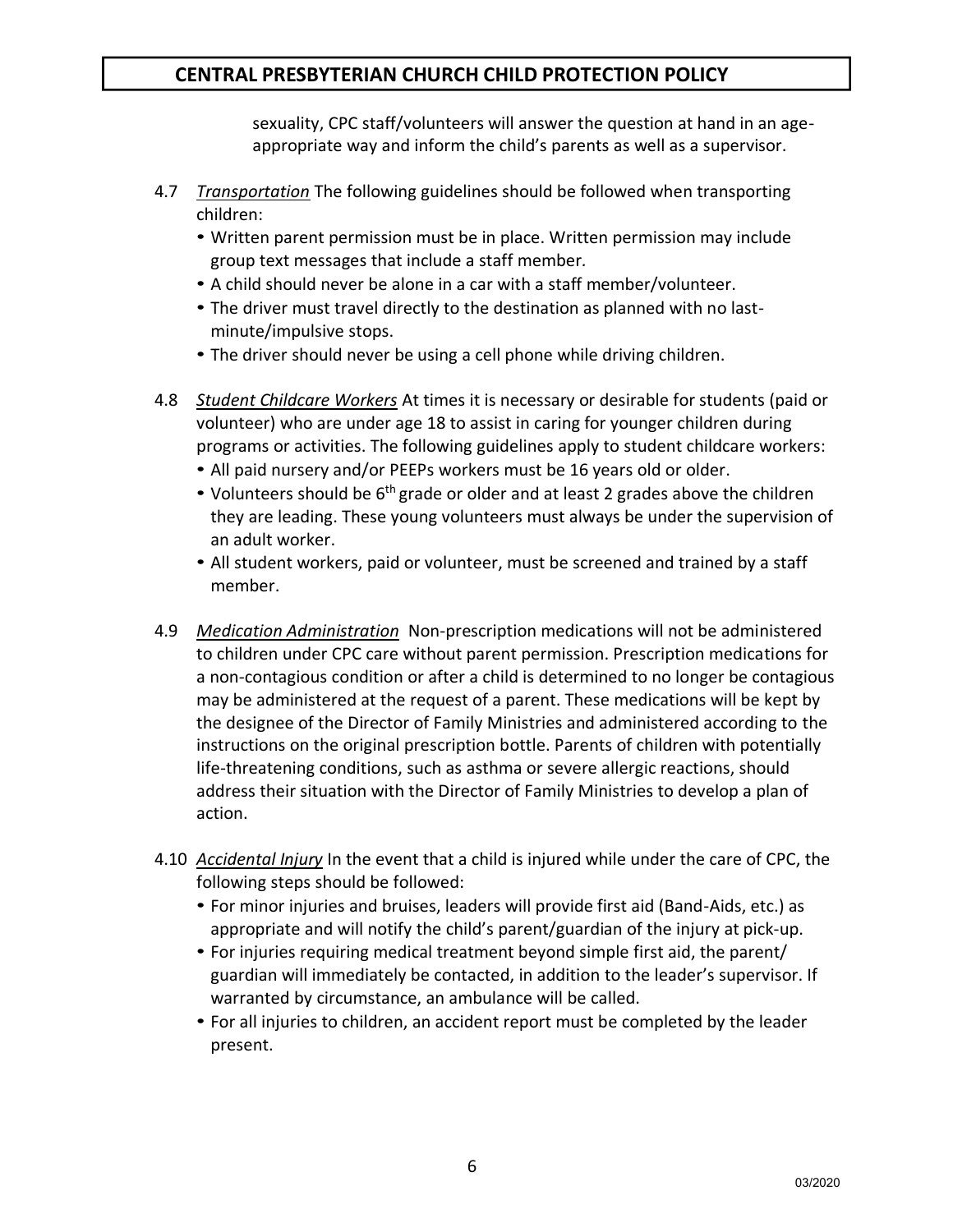- 4.11 *Sick Child* It is our desire to provide a healthy and safe environment for all of the children at CPC. Parents are encouraged to be considerate of other children when deciding whether to place a child in the care of CPC. In general, children with the following symptoms should NOT be dropped off:
	- Child has nasal discharge (thick or continual clear discharge, green, or yellow).
	- Child has vomited or had diarrhea within the last 24 hours.
	- Child has been on an antibiotic for less than 24 hours.
	- Child has a fever or has been on fever-reducing medicine within the last 24 hours.

• Child has an unexplained rash or showing signs of pinkeye or any type of infection. Children who are observed by staff/volunteers to be ill will be separated from other children and the parent/guardian will be contacted to pick up the child immediately.

- **5. Individual Discipleship** CPC values all large group, small group, and individual discipleship. Individual discipleship is mostly, but not exclusively, practiced in Student Ministry (middle and high school). The following practices are to encourage healthy oneon-one relationships between students and their leaders:
	- 5.1 We encourage youth leaders/volunteers to pursue individual students mainly for the purpose of checking in or following up. Individual discipleship should be occasional and never exclusive.
	- 5.2 Leaders/volunteers must inform the Director of Family Ministries of any 1:1 discipleship arrangements beforehand.
	- 5.3 All 1:1 meetings must be in an observable, public setting (e.g., library, restaurant, park, youth house café). For example, an adult leader might invite a student to a mall for walk/talk. (See section 4.7 for transportation guidelines.) Individual discipleship meetings in a private residence are prohibited unless in common/ observable areas of the student's home and with a parent present.
	- 5. 4 Occasionally, a need for a more regular, focused, and intentional form of individual discipleship might arise. In this case, a written plan\* is required which includes the following:
		- parental consent (by at least one parent)
		- estimated time frame
		- general purpose
		- documentation of meeting times and locations (See section 4.7 for transportation guidelines.)
		- a stated goal to provide general updates to parents and to the Director of Family Ministries at the end of the time frame, if not before
		- \*Note: Written plans may be in the form of an email or a document with leaders and parent(s) copied and providing consent.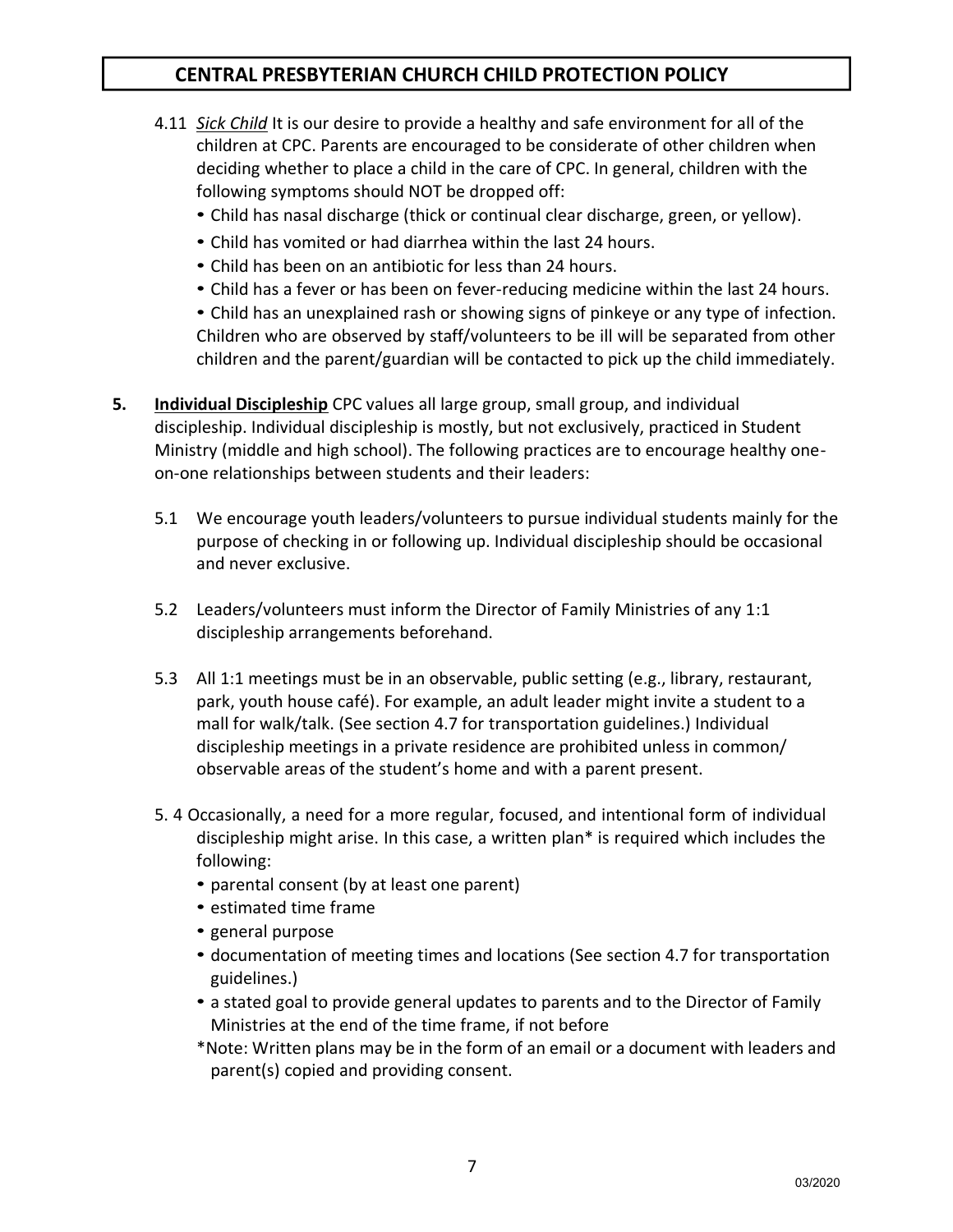- **6. Off-Site Trips and Events** CPC values the intensive, experiential, and fun discipleship that comes from weekend retreats and ministry trips.
	- 6.1 *General Guidelines* Parent/Guardian permission forms and medical consent forms must be completed prior to all off-site trips. The total number of adults on each trip will be adjusted according to the requirements of the planned activities. For middle school trips, leaders must be high-school age or older. For high school trips, leaders must be 18 years or older. All volunteer chaperones must be screened, trained, and have a volunteer application on file. Under no circumstances may one leader alone take or accompany children on an overnight outing or be alone in an unobservable space with a child. On a trip, no child should ever be left alone in a room/cabin or alone beyond a line of sight.

### 6.2 *Rooming Arrangements*

- 6.2.1 In situations where one large sleeping area is provided (such as at Spring Storm and Lou Connect), two or more leaders shall be assigned to each group of the same sex. If one leader needs to step away briefly, the remaining leader's behavior should always remain in common/public observable spaces. A child should never be alone in a cabin/hotel room or any unobservable space with a leader.
- 6.2.2 On trips that require smaller, hotel-size rooms (such as at Lou Serve or RYM), two leaders of the same sex may have rooms that are adjoining the student rooms when possible or will at least be in proximity of sound of the student rooms.

### 6.3 *Medical*

- 6.3.1 Each child and adult staff/volunteer leader must submit a completed medical/insurance form. Each child's form must be signed by a parent/guardian. A designated leader should have a copy of all medical forms, which should be kept on the event site for the duration of the event. All leaders should have access to information concerning specific medical conditions and concerns of participants.
- 6.3.2 First aid supplies will always be available on the event site. All leaders will be informed of the location of first aid supplies.
- 6.3.3 Required prescription medication will be kept by a designated leader and administered to children according to stated directions on the container. Any accidents, unplanned medication administration, medical emergencies, or injuries will be documented and communicated to parents.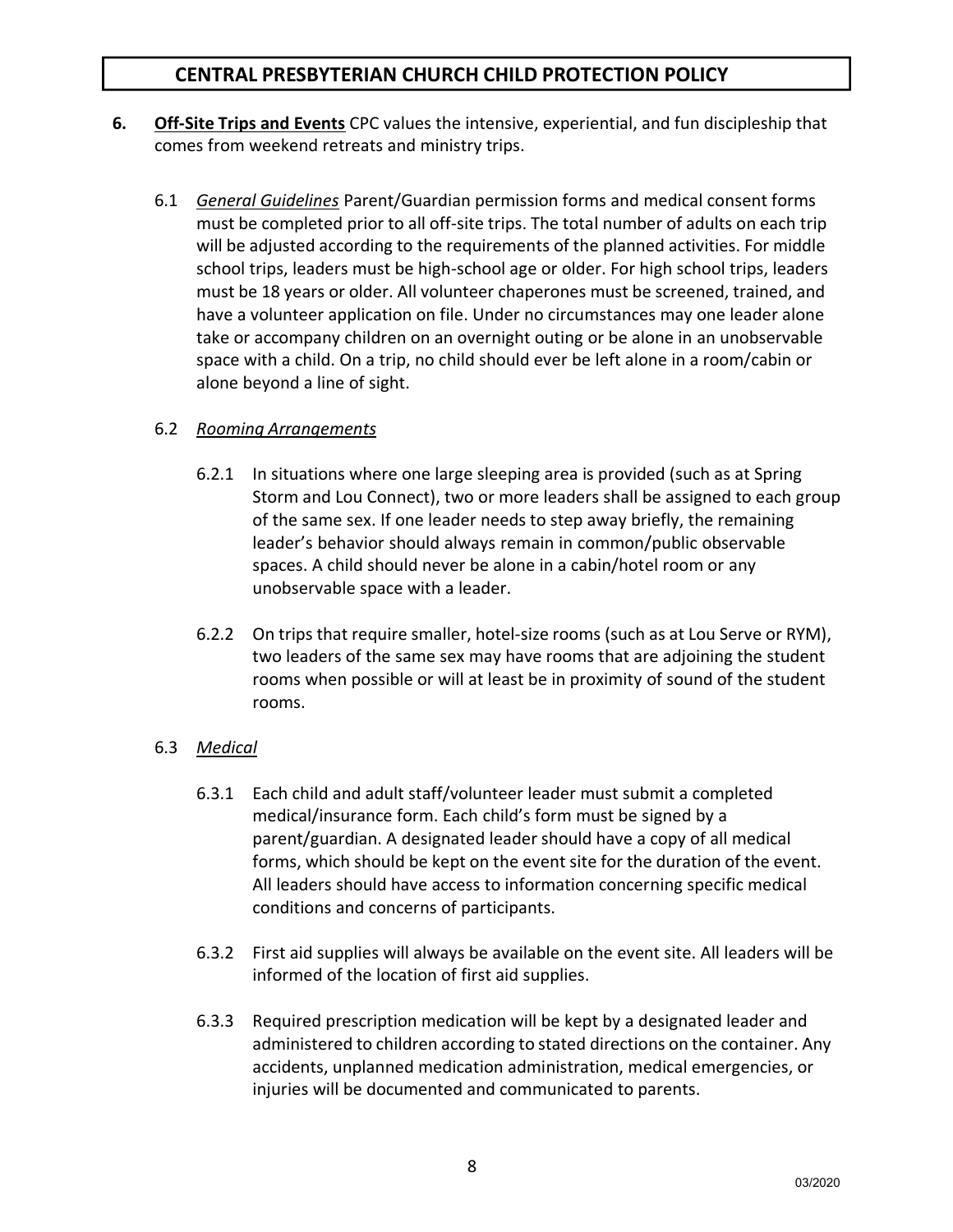- **7. Abuse** Our hope is to educate our community and beyond about the signs, dangers, and types of abuse. This education is to empower us all to take proactive, calm, and preventative measures that protect the vulnerable among us. The goal of this policy is to establish proper preventative measures to protect individuals against sexual abuse and other types of abuse, as well as to specify courses of action in the case of allegations or an actual incident regarding sexual abuse and other types of abuse.
	- 7.1 Abuse is a misuse of authority and power that breaches Christian ethical principles by misusing a trust relationship to gain advantage over another for personal pleasure in an abusive, exploitative, and unjust manner. Abuse, in any form, will not be tolerated by CPC. People who abuse children utilize authority, trust, or physical force/threats to gain access and control over children so they can perpetrate the abuse. The three primary categories of people who abuse children are the stranger, the acquaintance, and the intra-familial offender.
	- 7.2 *Sexual Abuse* Defined as physical contact with a sexual or intimate part of the body, or other forms of sexual activity, conducted without consent, or engaged in for the purpose of sexual gratification or to degrade or abuse. Sexual abuse involves not only unwelcome touching and demands for sexual favors, but also any unwelcome sexually-oriented behavior or comments which create a hostile or offensive environment. Even if someone such as a church member, client, employee, or child initiates or invites sexual content in the relationship, it is always the responsibility of the pastor, teaching/ruling elder, officer, employer, volunteer, counselor, supervisor, teacher, or adviser to prohibit a sexual relationship.
		- 7.2.1 Physical contact includes, but is not limited to:
			- Touching, grabbing, patting, slapping, pinching, rubbing, fondling, groping, poking, or other forms of contact, whether over or under clothing.
			- Rubbing one's genital area against another person or touching another person with one's genitals, whether over or under clothing. This includes instances when an individual acts as though the rubbing was inadvertent, but in fact it was intentional.
			- Sexual intercourse of any kind.
		- 7.2.2 Sexual or intimate body parts include, but are not limited to:
			- Breasts
			- Buttocks
			- Genitals
			- Groin area
			- Upper thighs
		- 7.2.3 Other forms of sexual activity include, but are not limited to:
			- Photographing, videotaping, or making any other visual, descriptive, or auditory recording of sexual activity or sexual or intimate body parts.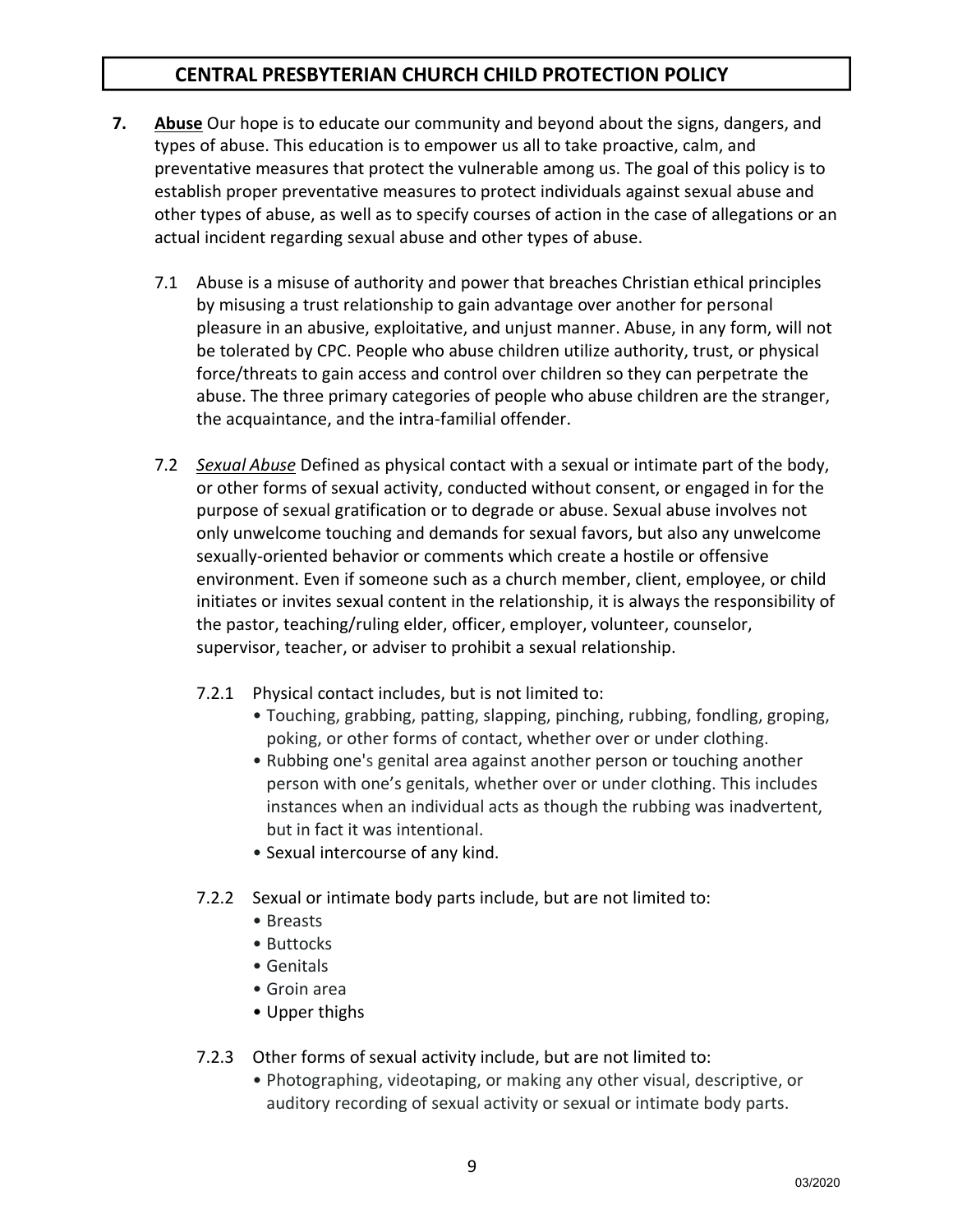- Displaying to another person any writings, photographs, videotapes, or other visual or auditory recordings of sexual activity or sexual or intimate body parts.
- 7.2.4 Lack of consent may involve, but is not limited to:
	- Explicit indication of lack of consent.
	- Physical/verbal force or intimidation, whether express or implicit.
	- When one individual is an adult and the other individual is a child. Children can never legally consent to sexual activity with an adult.
	- Being too intoxicated to say "no".
	- Being asleep.
	- Lack of knowledge of the activity's occurrence.
	- Not having the physical or mental capacity to consent.
- 7.2.5 Consider the possibility of sexual abuse if a child has:
	- Torn, stained, or bloody underclothing
	- Difficulty, pain or blood in the genital area when walking, sitting, or using the bathroom
	- Discharge from the penis or vagina
	- Injuries (e.g., bruises, tearing, bleeding), itching, or swelling in the genital, vaginal, or anal area
	- Urinary tract infections, yeast infections, sexually transmitted diseases
	- Pregnancy
- 7.2.6 It is atypical for children to engage in the following sexual behaviors:
	- Placing mouth on sex part
	- Asking others to engage in sexual acts
	- Trying to have intercourse or imitating intercourse
	- Undressing others, especially if done forcefully
	- Imitating sexual positions with dolls
	- Inserting an object into vagina or anus, especially if child continues to do so despite pain
	- Manually stimulating or having oral or genital contact with pets
	- Making sexual sounds
	- Inserting tongue in mouth when kissing
- 7.3 *Physical Abuse* Defined as non-accidental physical injury (ranging from minor bruises to severe fractures or death) as a result of grabbing, pushing, punching, beating, kicking, biting, shaking, throwing, stabbing, choking, hitting (with a hand, stick, strap, or other object), burning, or otherwise harming a child, that is inflicted by a parent, caregiver, or other person who has responsibility for the child. Such injury is considered abuse regardless of whether the caregiver intended to hurt the child. Physical discipline, such as spanking or paddling, is not considered abuse as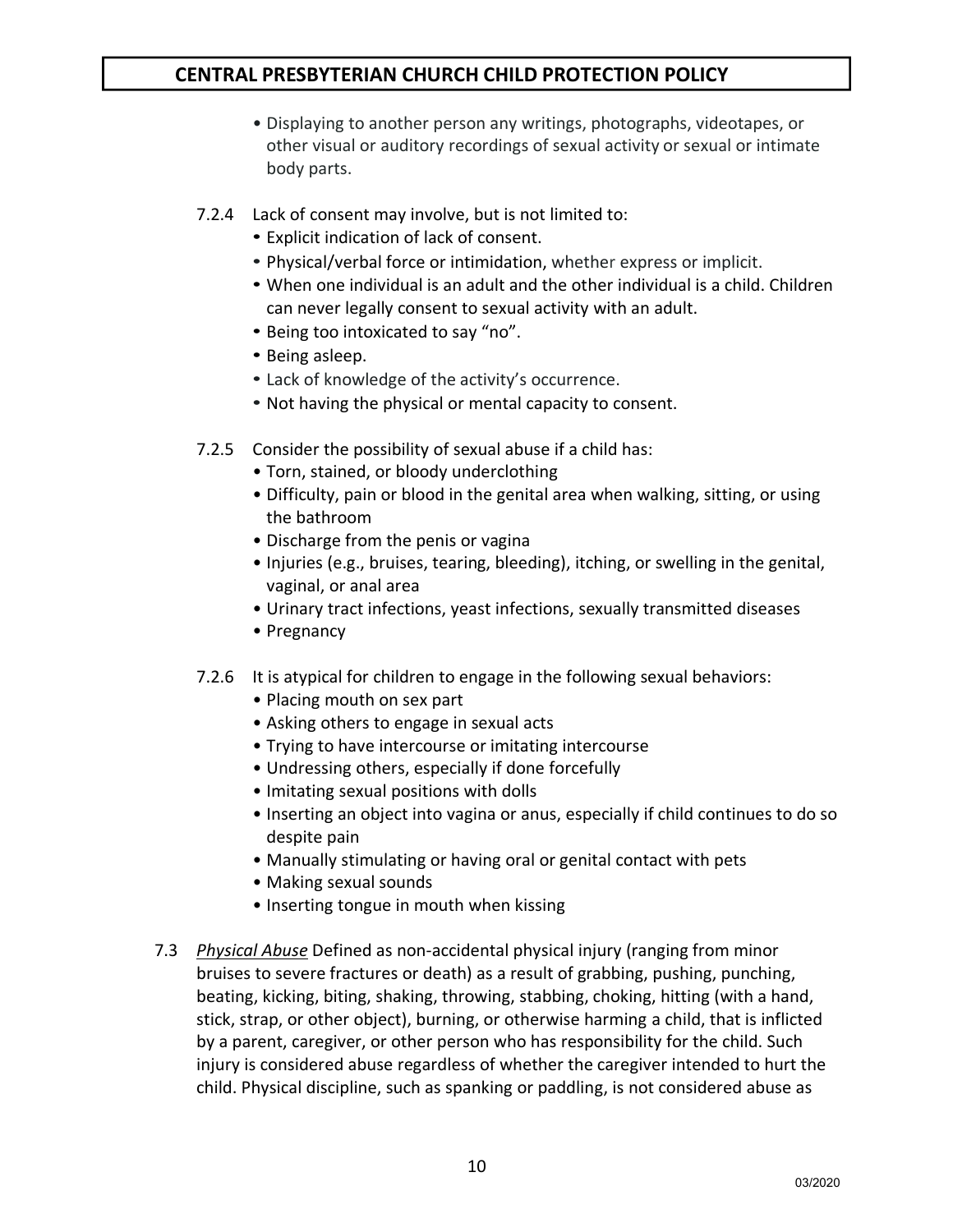long as it is reasonable and causes no bodily injury to the child. (See section 4.5 for CPC's policy regarding physical discipline during programming.)

- 7.3.1 Consider the possibility of physical abuse if you notice:
	- Frequent injuries of any kind (e.g., bruises, cuts, fractures, burns), especially if the child is unable to provide an adequate explanation of the cause of injury.
	- Injuries may appear in distinctive patterns such as grab marks, human bite marks, cigarette burns, or impressions of other instruments.
	- Injuries that present on both sides of the head or body, as accidental injuries typically only affect one side of the body.
- 7.4 *Emotional Abuse* Children suffer from emotional or psychological abuse when they are repeatedly ridiculed, blamed, humiliated, or compared unfavorably to others. This may include threats, name calling, put-downs, unrelenting pressure to meet impossible expectations, or deliberate coldness.
- 7.5 *Spiritual Abuse* Defined as abuse administered under the guise of religion. Including, but not limited to:
	- Use of religious ideology, precepts, tradition, or sacred texts to harm a child.
	- Compelling a child to engage in religious acts against his/her will.
	- Abuse that occurs in a religious context (e.g., church).
	- Abuse perpetuated by a religious leader (e.g., pastor).
	- Invocation of divine authority to manipulate a child into meeting the needs of the abuser.
	- 7.5.1 Consider the possibility of emotional, spiritual, or other abuse if a child:
		- Shows a pattern of bed-wetting or bed-soiling that has no medical cause and is not age appropriate.
		- Expresses frequent psychosomatic complaints (e.g., headaches, nausea, abdominal pains).
		- Has not attained significant developmental milestones or suffers from severe developmental gaps.
		- Dresses differently from other children in the family.
		- Has deprived physical living conditions compared with other children in the family.
		- Has severe symptoms of depression, anxiety, withdrawal, or aggression.
		- Has severe symptoms of self-destructive behavior (e.g., self-harming, suicide attempts, drug or alcohol abuse).
		- Is overly compliant, too well-mannered, too neat and clean.
		- Displays attention-seeking behaviors or displays extreme inhibition while at play.
		- Copies negative behavior and language used at home while at play.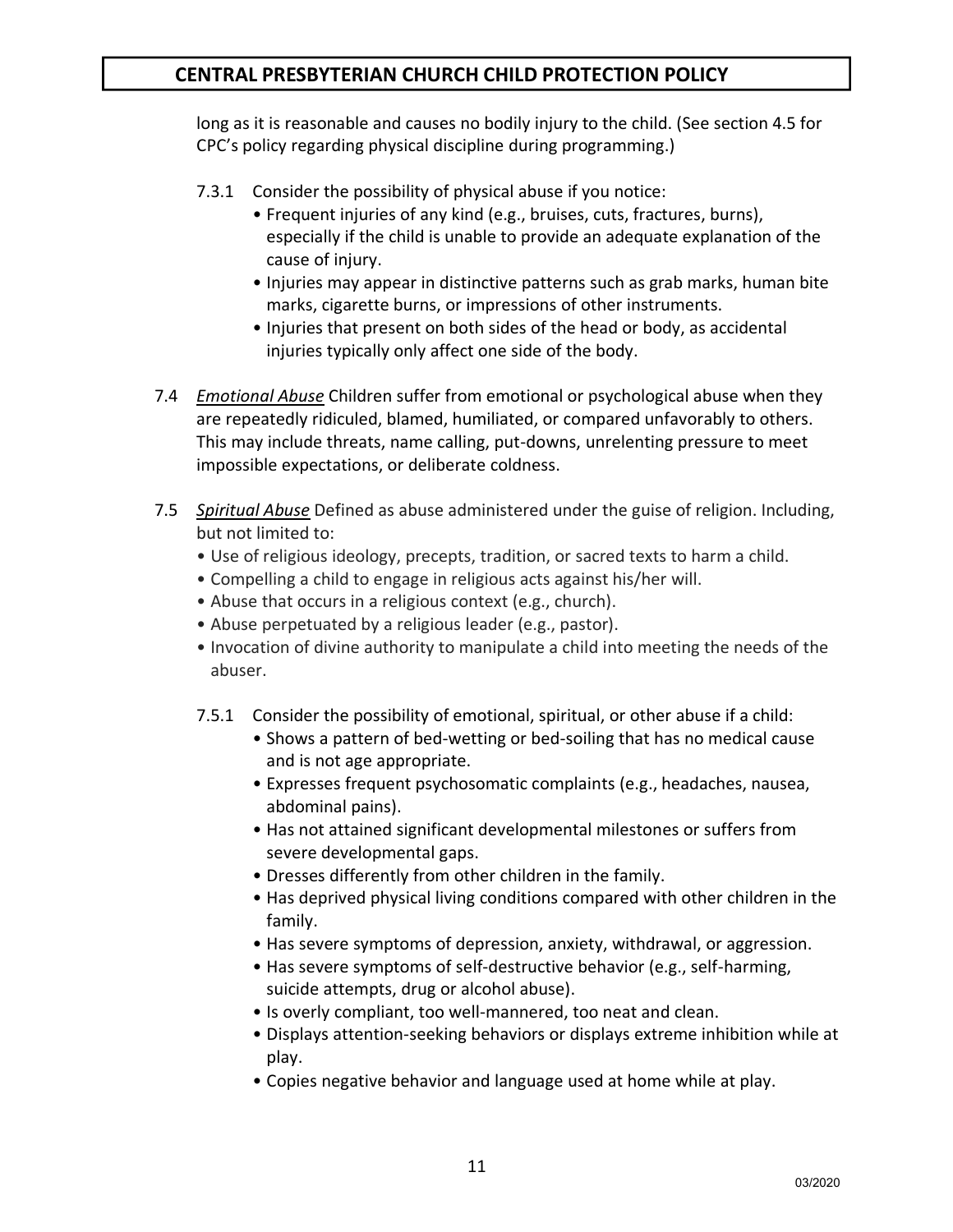- 7.6 *Neglect* Neglect can be manifested in a variety of forms, including:
	- Physical: Failure to provide necessary food or shelter, or lack of appropriate supervision.
	- Medical: Failure to provide necessary medical or mental health treatment.
	- Educational: Failure to educate a child or attend to special education needs.
	- Emotional: Inattention to a child's emotional needs, failure to provide psychological care, or permitting the child to use alcohol or other drugs.
	- 7.6.1 Consider the possibility of neglect if a child:
		- is obviously malnourished, listless, or fatigued.
		- begs, steals, hoards food, or complains frequently of hunger.
		- is consistently dirty or has severe body odor.
		- lacks sufficient clothing for the weather.
		- suffers an untreated illness, injuries, health (e.g., unfilled cavities), or serious educational needs.
		- regularly has broken or missing eyeglasses, hearing aid, or other necessary aids or equipment.
		- stays at school outside of school hours.
		- is frequently absent or has significant academic struggles.
		- is inappropriately left unsupervised.
		- abuses alcohol or other drugs.
- 7.7 *Polyvictimization* CPC takes all indicators and suspicions of child maltreatment seriously. We are aware of the research on polyvictimization, which tells us that children who are maltreated in one way are at greater risk of being maltreated in multiple ways. Therefore, as we become aware of an indicator or report of a child being maltreated in one way, we will be alert to the possibility that this child is susceptible to being maltreated in another way, and we will take steps to protect the child from known risks and be extra attentive to and supportive of the child.
- 7.8 *Impact of Abuse* Though a child's injuries may be hidden from the untrained eye, child sexual abuse and other forms of child maltreatment can result in immediate and/or lasting impact in all realms of the person's well-being. Understanding how child abuse can traumatize the child and have lasting impact in the life of a surviving adult is a critical first step in preventing abuse and responding compassionately. Not every child will display the impact of their maltreatment and not every adult will experience the long-term consequences of their traumatic childhood experiences, but all are at increased risk.
- **8. Reporting** Upholding policy requires a team effort. CPC desires that every member would be watchful, mindful, and active advocates of all areas of this policy and of children.
	- 8.1 When adults report suspected child abuse, their report could save a child's life. In contrast, silence about suspected abuse brings incredible harm to victims and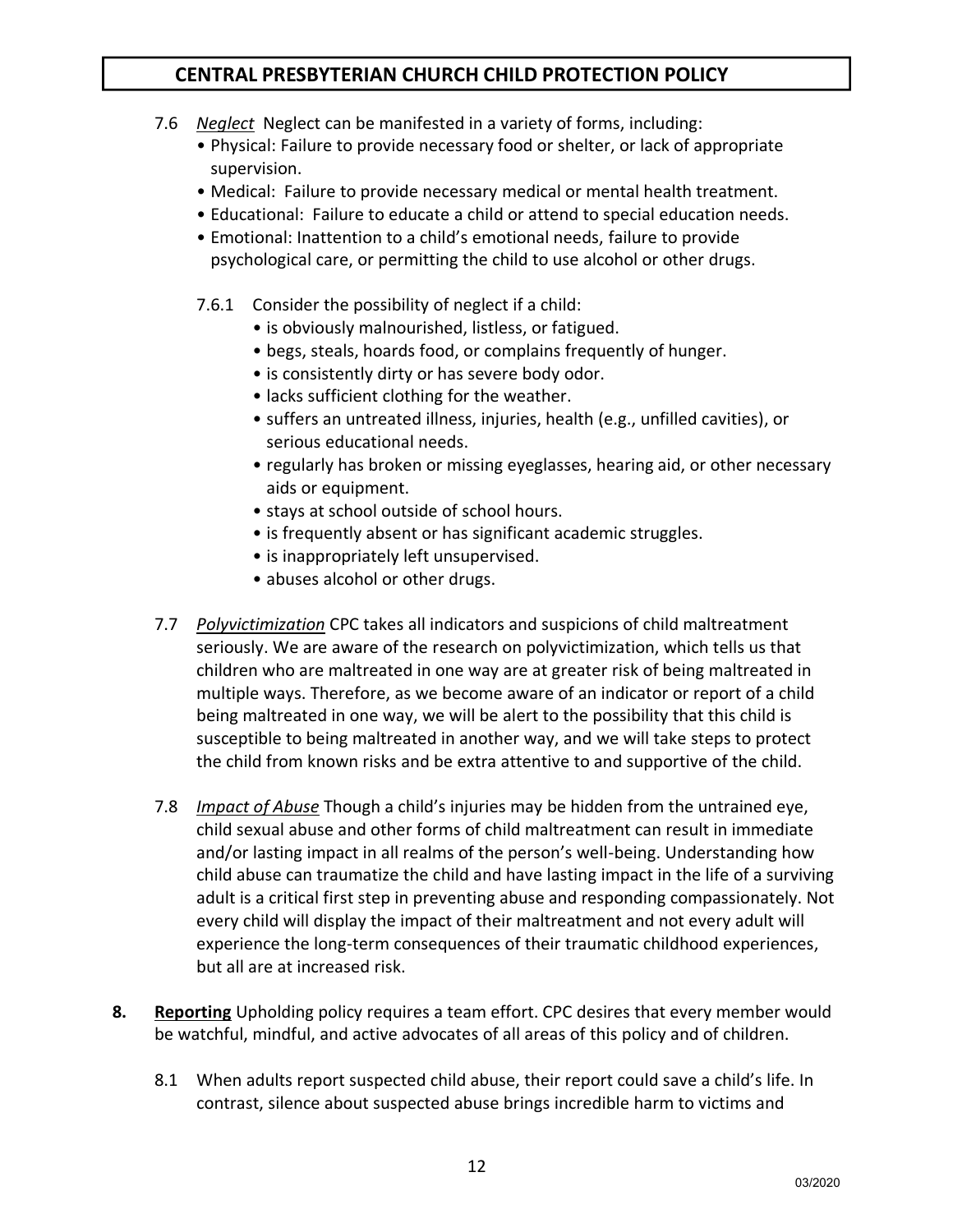emboldens offenders. All adults are expected to report observations of abuse, policy violations, and any "abnormal situations" within 24 hours.

#### 8.2 *Reporting Abuse*

- 8.2.1 By Missouri law, mandated reporters of child abuse are physicians, nurses, social workers, day care staff, teachers, ministers, and law enforcement officials. Mandated reporters also include any other person with responsibility for the care of children. All members of CPC take a vow to act on the best interest of her children and are considered responsible for their care. Therefore, members of CPC are required by state statute to report abuse/neglect when they have reasonable cause to suspect a child has been or is being abused/neglected, or if a child is observed as being subjected to such conditions or circumstances. Reports of suspected abuse should be made within 24 hours. Reports can be made by phone at 1-800-392-3738.
- 8.2.2 After a church member has reported abuse, CPC asks that they notify the Senior Pastor or the Executive Administrator, who will then notify the Governance Commission Chair, the Human Resources Oversight Commission Chair, and the Director of Family Ministries, in coordination with legal counsel.
- 8.2.3 Under the following circumstances, CPC will consult with GRACE to determine if an independent review should be pursued:
	- When a suspicion of child abuse is reported to the civil authorities and they decline to investigate or prosecute the alleged abuses.
	- A district attorney has not pursued legal prosecution because no suspected criminal behavior is reported; however, CPC leadership believes the individual's behavior might still violate church policy, be immoral, be inappropriate, or be unsafe.
- 8.2.4 If an investigation is deemed necessary, CPC will retain an organization that meets the following criteria:
	- completely independent of CPC
	- experienced in proper investigation techniques
	- up-to-date on child maltreatment research
- 8.2.5 Additional steps that will be followed as necessary:
	- Staff will be terminated immediately from employment.
	- Volunteer will immediately and permanently be removed from volunteer status and church discipline will be initiated in accordance with the EPC book of order.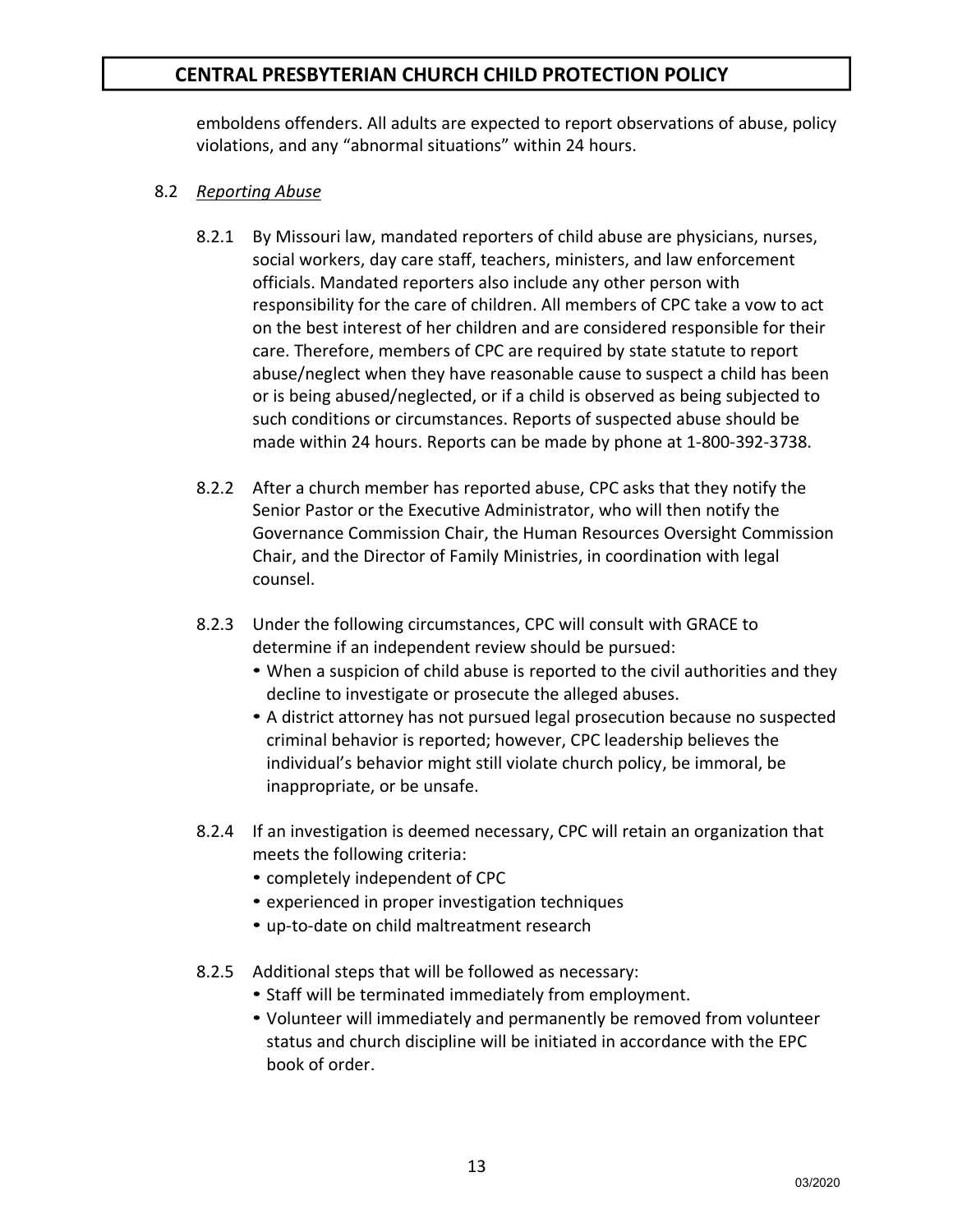- Appropriate pastoral care and professional intervention for victims, their families, and others involved in congregational and employment settings.
- Appropriate pastoral care for the accused will be provided in consideration for conflict of interest.
- Crisis management team will be formed and tasked with the responsibility for communicating relevant information to respective families, groups, individuals, and other organizations if/as appropriate.
- 8.3 *Reporting Policy Violations* CPC takes policy violations seriously. Any staff member, volunteer, parent, or church member who witnesses a violation of this policy which does not fall into the category of abuse is expected to contact the staff person over that area of ministry and the Director of Family Ministries. If anonymous reporting is preferred, scan the QR code below.



8.4 *Reporting Things that "Don't Seem Right"* We value the intuition of everyone in the CPC community. Anyone who witnesses or hears of something in relation someone else's emotional, spiritual, or physical health that just "doesn't seem right" or that can be described as "abnormal" is expected to contact the staff person over that area of ministry and the Director of Family Ministries. If anonymous reporting is preferred, scan the QR code below.



8.5 *Accountability* The Director of Family Ministries is accountable for the oversight of the CPC Child Protection Policy. The Director of Family Ministries and/or staff members will communicate any above reports to other leaders and volunteers as necessary.

Last approved by: CPC Family Ministry Center Team and Staff Date: January 2020 CPC Human Resources Oversight Committee Date: March 2020